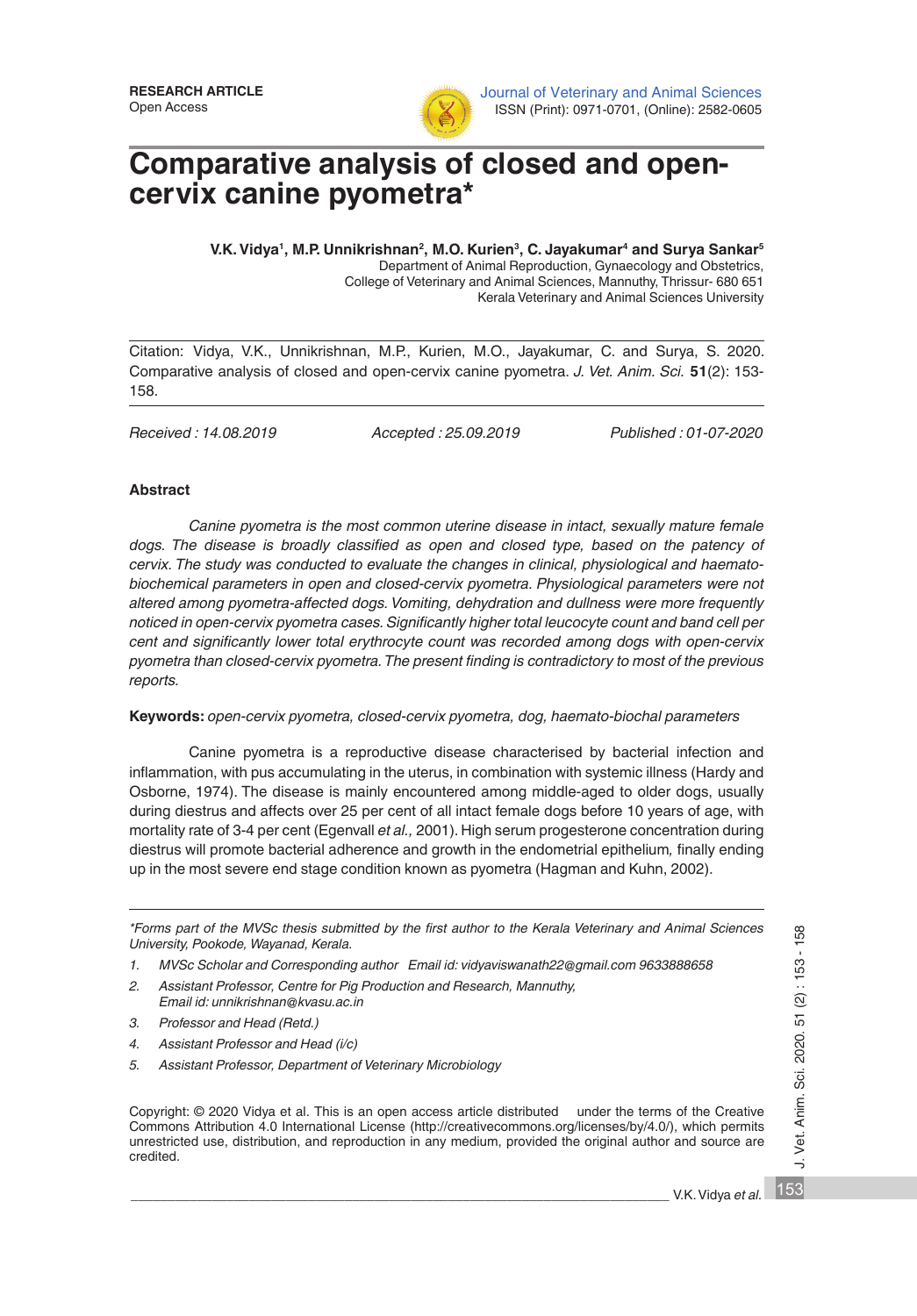Endotoxin, a lipopolysaccharide part of outer membrane of the cell wall of *Escherichia coli* and other Gram-negative bacteria, when released into circulation, as the bacteria grows or when destroyed, is thought to be responsible for the systemic symptoms of pyometra and sepsis in dogs (Asheim, 1965). The sepsis and endotoxeamia will alter the function of vital organs like liver, kidney and bone marrow and cause changes in haemato-biochemical parameters (De Schepper *et al.,* 1987). Wide variations in haematological and biochemical variables are reflections of systemic involvement of pyometra (Hagman, 2004).

Two forms of pyometra based on the cervical patency are recognised: open-cervix pyometra in dogs presented with vaginal discharge and closed-cervix pyometra in animals presented without vaginal discharge (Smith, 2006). More serious illness is reported among the dogs having closed- cervix pyometra, with pus and bacterial products retained in the uterus (Macphail, 2013). Physiological and haemato-biochemical changes in pyometra are considered significant to assess the severity of the disease condition (Singh *et al.,* 2006).

The aim of this study was to investigate the degree of severity among dogs with open and closed-cervix pyometra based on changes in physiological and haemato-biochemical parameters.

#### **Materials and methods**

Female dogs presented to University Veterinary Hospitals, Kokkalai and Mannuthy, attached to College of Veterinary and Animal Sciences, Mannuthy, Kerala were utilized for the study. Pyometra condition was diagnosed based on history, detailed clinico-gynaecological and ultrasonographical examination. Those having vaginal discharge on presentation were considered as open (Group I) and those without vaginal discharge were identified as closedcervix (Group II) pyometra, while healthy dogs in diestrus were selected as control (Group III). Each group consisted of 14 female dogs each.

Signalment, anamnesis with special emphasis to detailed reproductive history, clinical signs and physiological parameters *viz.* rectal temperature (°F), respiratory rate (per minute) and heart rate (per minute) were recorded. Peripheral blood samples were collected and haematological parameters like total erythrocyte count (TEC, ×10<sup>6</sup>/mm<sup>3</sup>), total leucocyte count (TLC, ×10<sup>3</sup> /mm3 ), thrombocyte count (PLT,  $\times$ 10<sup>3</sup>/mm<sup>3</sup>). haemoglobin concentration (Hb, g/dL) and volume of packed red cells (VPRC, per cent) were recorded using automatic analyser (Mythic 18 Vet, Woodley, Switzerland). Blood smears were prepared after collecting blood by puncturing ear tip and stained by Leishman's stain for differential leucocyte count (DLC). Serum, after separation from whole blood, were centrifuged and a minimum of 1.5 mL serum sample was utilised for biochemical analysis of blood urea nitrogen (BUN, mg/dL) and creatinine (mg/dL) by using semi-automatic analyser (Master T biochemistry analyser, Hospitex diagnostics, Italy).

Analysis of variance was done to pyometra condition was diagnosed physiological and haematolo-biochemical compare parameters between groups.

## **Results and Discussion**

Majority of pyometra affected dogs in group I and II were nulliparous dogs (64.29% each). Higher occurrence of pyometra observed in nulliparous dogs were reported earlier also (Unnikrishnan, 2018). In nulliparous dogs, repeated progesterone exposure during each dieostrus might lead to gradual development of CEH (Borrensen, 1979); subsequent fluid accumulation and bacterial infection would finally bring about pyometra (Hardy and Osborne, 1974).

Clinical findings in pyometra-affected dogs are presented in Table 1. Vaginal discharge, anorexia, dullness, dehydration, vomiting, polyuria and pale mucous membrane were the most frequently noticed clinical signs in Group I, whereas anorexia, dullness, congested mucous membrane, and polyuria were the predominant signs among Group II dogs. Clinical signs noticed in pyometra cases such as vomiting, anorexia and polyuria were 36 Comparative analysis of closed and open-cervix ...  $\frac{1}{2}$ <br>
154 Comparative analysis of closed and open-cervix (Group I) and those without discharge, anorexia, dullness, dehydration, vaginal discharge were identified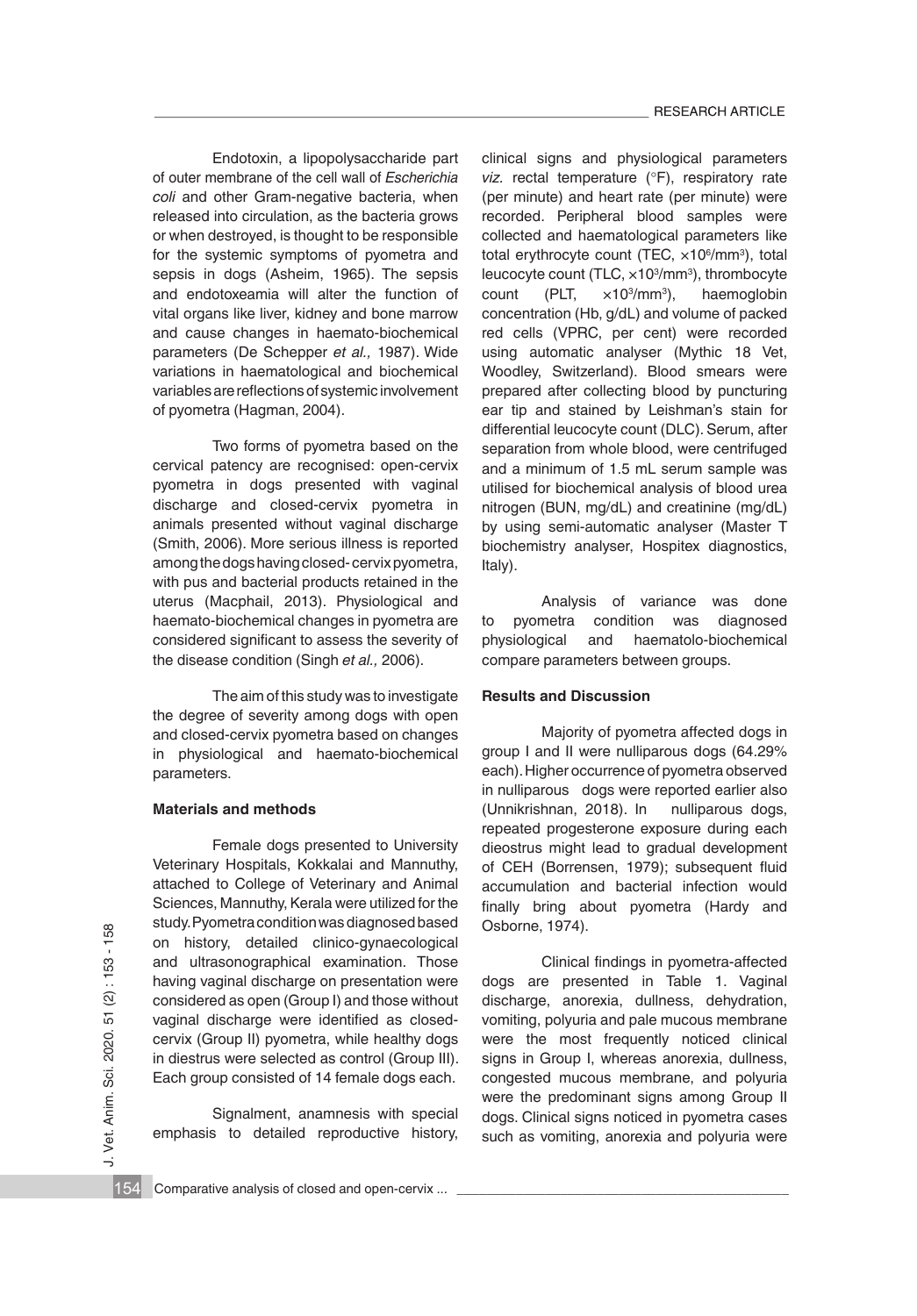reflecting the systemic involvement of the disease. Gastro-intestinal disturbances are related to the adverse effects of endotoxemia and the presence of vomiting and diarrhoea indicates its severity (Hardie and Kruse- Elliott, 1990). Although Jitpean *et al.* (2017) reported more severe clinical signs among closed-cervix pyometra; in the present study, severe clinical signs were expressed more among dogs having open-cervix pyometra.

Data regarding physiological and haemato-biochemical evaluation of Group I, II and III dogs are presented in Table 2.

Temperature, heart rate and respiratory rate of dogs with either open or closed-cervix pyometra did not significantly differ from control. Similar observations were also made by Lakshmikanth *et al*. (2016). Hagman (2012) stated that higher body temperature, respiratory rate and heart rate were indicative of severe uterine inflammation, septicaemia, bacteraemia or a systemic inflammatory response in canines due to effects of endotoxins released from circulating bacteria. Findings in the present study indicate that endotoxemia was absent or not severe enough to cause changes in the physiological parameters.

Leucocytosis was noticed among pyometra-affected dogs; the value was highest among Group I and lowest in Group III; significant difference existed between groups. Similar changes were recorded for band cell per cent also, with significantly highest value among group I and lowest in Group III. Values among pyometra-affected dogs were higher

than normal physiological limits. The findings are suggestive of inflammatory response among pyometra-affected dogs and higher degree of inflammatory response was noticed among dogs with open-cervix pyometra. The present observation differs from the findings of Jitpean *et al.* (2017), who reported that leucocytosis, neutrophilia and monocytosis were more commonly found in dogs with closed-cervix pyometra.

Neutrophil per cent was highest among Group II and lowest among Group III; neutrophilia was noticed among Group II and was significantly higher than Group III but did not differ from Group I. The findings are suggestive of immune response to infection, among pyometra-affected dogs. Leucocytosis with neutrophilia and left shift in pyometra might be due to aggressive bone marrow response on account of increased stress on immune mechanism and diffused suppurative inflammation of uterus to combat the infection (Kustritz, 2005).

The per cent of lymphocytes was lowest among Group II and highest among Group III; although values were within normal range among all the groups, per cent among pyometra-affected groups were in lower physiological limits and significantly differed from control animals. Lymphopenia among pyometra-affected dogs were reported earlier also by Singh *et al.* (2006) and lymphopenia was either due to suppression of immune system, caused by endotoxaemia or due to an absolute neutrophilia caused by severe suppurative inflammation of the uterus.

| <b>Clinical signs</b>         | Group I<br>(Open-cervix pyometra) | <b>Group II</b><br>(Closed-cervix pyometra) |  |
|-------------------------------|-----------------------------------|---------------------------------------------|--|
| Presence of vaginal discharge | 85.71                             |                                             |  |
| Anorexia                      | 78.57                             | 100.00                                      |  |
| <b>Dullness</b>               | 78.57                             | 100.00                                      |  |
| Dehydration                   | 78.57                             | 35.71                                       |  |
| Vomiting                      | 64.29                             | 28.57                                       |  |
| Polyuria                      | 57.14                             | 42.85                                       |  |
| Pale mucous membrane          | 50.00                             | 28.57                                       |  |
| Congested mucous membrane     | 35.71                             | 57.14                                       |  |
| Polydipsia                    | 14.28                             | 0                                           |  |

**Table 1.** Per cent of dogs exhibiting different clinical signs, among dogs affected with open and closed -cervix pyometra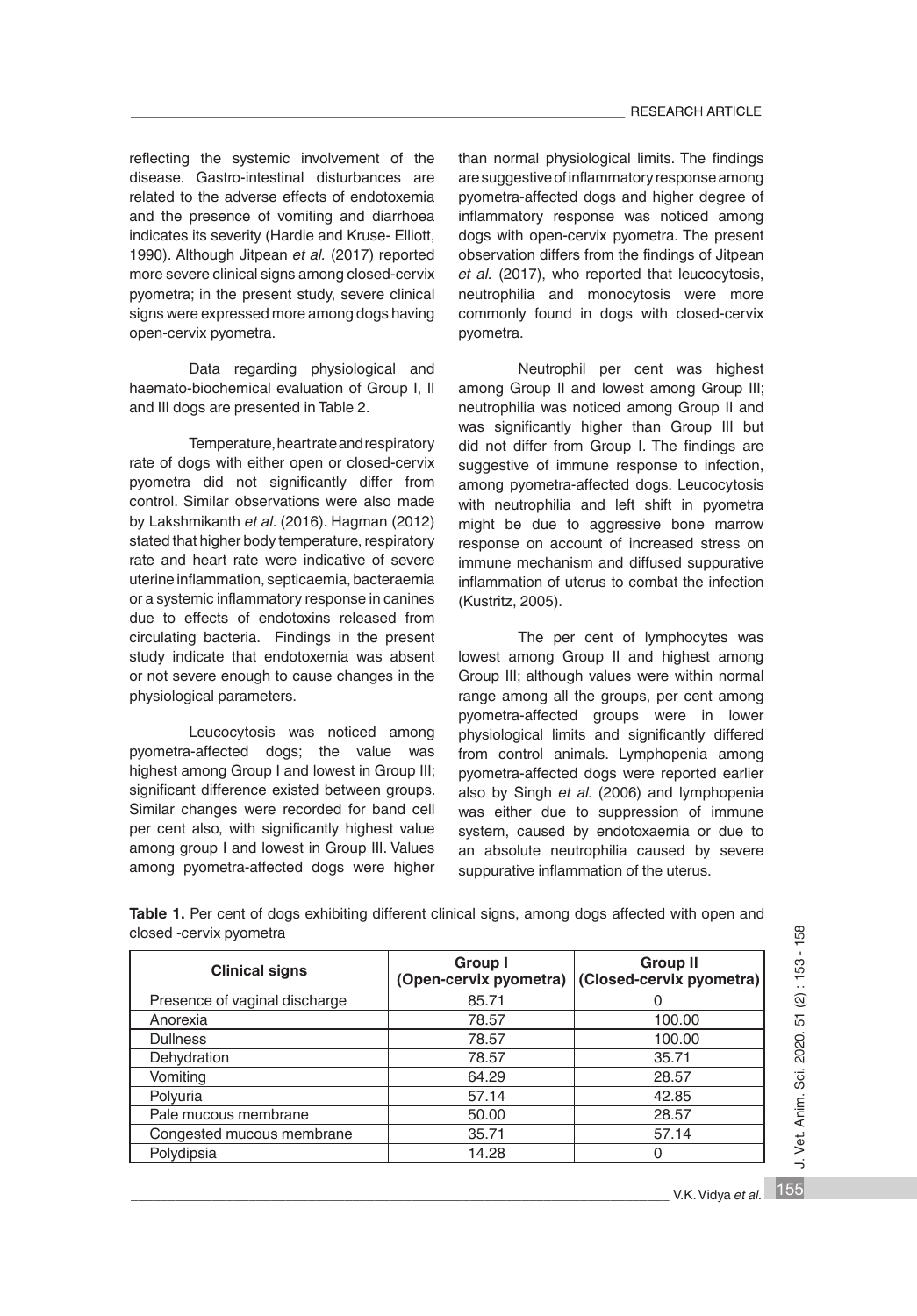| <b>Parameters</b>                       | Group I<br>(Open-cervix<br>pyometra) | <b>Group II</b><br>(Closed-cervix<br>pyometra) | Control                       | <b>F</b> value | p-value |
|-----------------------------------------|--------------------------------------|------------------------------------------------|-------------------------------|----------------|---------|
| Temperature (°F)                        | $102.40 + 0.42$                      | $101.94 + 0.33$                                | $101.51 + 0.22$               | 1.83           | 0.17    |
| Heart rate (per<br>minute)              | $105.00 \pm 5.69$                    | $95.93 \pm 4.05$                               | $90.71 \pm 3.35$              | 2.62           | 0.09    |
| Respiratory rate<br>(per minute)        | $25.07 \pm 0.70$                     | $24.48 + 1.04$                                 | $23.71 + 0.66$                | 0.72           | 0.49    |
| TLC $(x103/mm3)$                        | $39.01 \pm 5.43$ <sup>a</sup>        | $24.98 + 3.90b$                                | $10.7 + 0.62$ <sup>c</sup>    | 13.35          | < 0.001 |
| Band cell (%)                           | $6.79 + 0.83$ <sup>a</sup>           | $3.36\pm0.41^{b}$                              | $1.00 + 0.21$ °               | 28.25          | < 0.001 |
| Neutrophil (%)                          | 74.81+2.41 <sup>ab</sup>             | $78.91 \pm 1.53$ <sup>a</sup>                  | $70.89 \pm 2.26^{\circ}$      | 3.64           | 0.04    |
| Lymphocyte $(\%)$                       | $17.44 + 2.01b$                      | $14.45 + 1.10b$                                | $23.58 \pm 1.95^a$            | 7.20           | < 0.001 |
| Monocyte $(\%)$                         | $7.75 \pm 0.61$ <sup>a</sup>         | $6.64 \pm 0.60$ <sup>ab</sup>                  | $5.54 \pm 0.46^b$             | 3.88           | 0.03    |
| TEC $(x10^6/\text{mm}^3)$               | $3.87 + 0.28$                        | $4.76 + 0.32b$                                 | $5.66 + 0.25^a$               | 9.88           | < 0.001 |
| $Hb$ (g/dL)                             | $9.01 \pm 0.60^{\circ}$              | $10.52 \pm 0.82^b$                             | $12.42 \pm 0.45^a$            | 7.29           | < 0.001 |
| $VPRC (\%)$                             | $26.23 \pm 2.13^b$                   | $27.06 \pm 1.88$ <sup>b</sup>                  | $32.85 \pm 1.33$ <sup>a</sup> | 3.96           | 0.03    |
| PLT(x10 <sup>3</sup> /mm <sup>3</sup> ) | 173.21±22.30 <sup>b</sup>            | $213.04 \pm 34.20$ <sup>ab</sup>               | 289.93±37.17 <sup>a</sup>     | 3.46           | 0.04    |
| BUN (ng/dL)                             | $21.16 + 4.81$                       | $22.05 + 6.86$                                 | $15.28 + 0.59$                | 0.58           | 0.57    |
| Creatinine (ng/dL)                      | $1.76 \pm 0.30$                      | $1.69 \pm 0.45$                                | $1.05 \pm 0.07$               | 1.55           | 0.22    |

**Table 2.** Physiological and haemato-biochemical parameters among pyometra-affected and control dogs

Monocyte count was within normal range among all the three groups, although it was significantly higher among Group I than controls. Similar finding was reported by Lakshmikanth *et al.* (2016). Monocytosis among pyometra-affected dogs was described an indication of chronicity of the suppurative process (Singh *et al*., 2006).

The TEC was highest among Group III and lowest among Group I; significant difference existed between groups. Among Group I and II, values were lower than normal physiological range, indicating the existence of anaemia among pyometra-affected dogs, the intensity of which was highest among dogs with opencervix pyometra. Since endotoxin- mediated suppression of bone marrow and shortening of life of circulating erythrocytes are attributed as reasons for low TEC (Hagman *et al.,* 2009), it may be assumed that, in the present study, effect of endotoxemia was more pronounced in open-cervix pyometra group. range, indicating the existence of anaemia significantly differed from control group. The among pyometra-affected dogs, the intensity VPRC per cent among pyometra-affected dogs of which was highest among dogs with open-<br>

The Hb concentration was highest

among Group III and lowest among Group I; the values among pyometra-affected dogs were lower than normal physiological range and significantly differed from control group. In pyometra affected dog, low level of Hb was due to iron deficiency as a consequence of iron sequestration in the bone marrow and withdrawal of iron from the normal erythropoiesis (Grimes and Fry, 2014).

The VPRC per cent was highest among Group III and lowest among Group I; the values among pyometra-affected dogs significantly differed from control group. The VPRC per cent among pyometra-affected dogs are suggestive of marginal anaemia. Low VPRC might be a reflection of reduced TEC, caused by toxic suppression of the bone marrow and consequent reduction in erythropoiesis (Unnikrishnan, 2018).

Although platelet count was within physiological limits among all the groups, value was highest among Group III and lowest among Group I, with significant difference between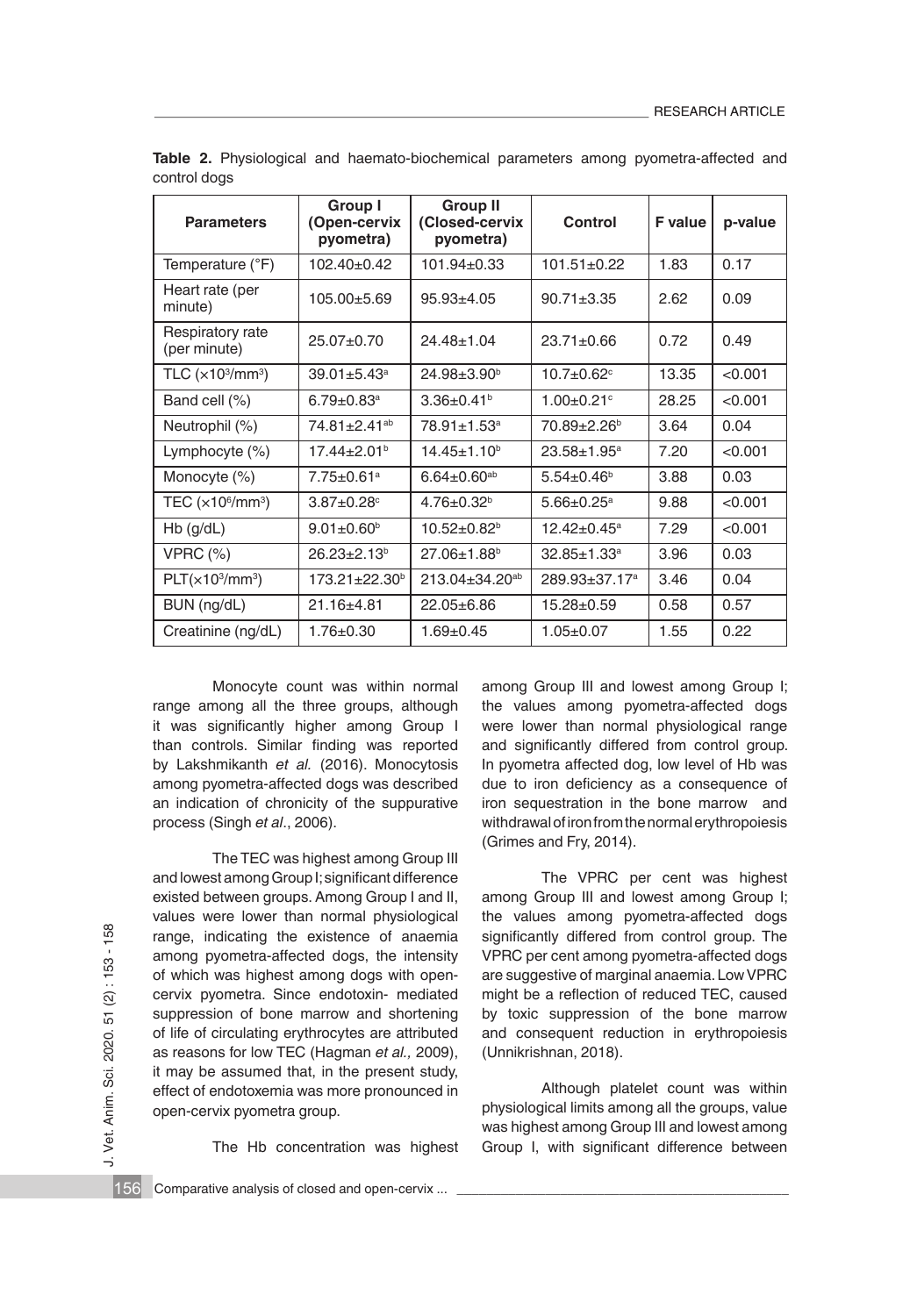these values. Values among pyometra-affected dogs were in the lower limits of physiological range, especially among open-cervix pyometra group. Thrombocytopenia among pyometraaffected dogs was explained earlier (Hagman, 2004). Marked thrombocytopenia in pyometric dogs might be due to endometrial bleeding or decreased production of thrombocytes in the bone marrow, mediated by endotoxin through production of thrombocyte activation factor. Lower platelet count might also occur as a result of disseminated intravascular coagulation (Sabine, 2015). Values in the lower physiological range among pyometra-affected dogs in the present study indicate that dogs were not under severe toxaemia.

Serum creatinine and BUN concentrations were within the normal range among all the groups and no significant difference existed between groups. The observation was similar to previous reports (Lakshmikanth *et al*., 2016; Jitpean *et al.*, 2017). Altered functions of organs such as kidney and liver were indicated by increased creatinine and BUN concentrations, hypoalbuminemia and proteinuria, among pyometra affected dogs (Maddens *et al*., 2011)

In the present study, no differentiation in physiological parameters could be made between open and closed-cervix-pyometra. Similarly, no differentiation could be made between open and closed-cervix pyometra, based on neutrophil, lymphocyte, monocyte counts and VPRC per cent. The serum creatinine, BUN and Hb concentration as well as platelet count also did not reveal any variation between open and closed-cervix pyometra. Volpato *et al*. (2012) reported that haematological and biochemical parameters had no significant difference between open and closed-cervix pyometra. Lakshmikanth *et al.,* (2016) reported that haematological parameters like haemoglobin, PCV, neutrophil, lymphocyte, eosinophil, and band cell did not vary significantly between open and closed type of pyometra; however, the values differed significantly when compared with healthy control dogs. In the present study also, most of the haematological parameters differed significantly from the control group. maematological and biochemical parameters<br>
and closed-cervix pyometra. Lakshmikanth<br>
en dimine aminotransferase in the bitch<br>
with the cystic endometrial hyperplasia-<br>
by mahoritical parameters like haemoglobin, PCV, neutr

Clinical signs were more severely expressed among dogs with open-cervix pyometra. Also, TLC, band cell per cent and TEC indicates that inflammatory response is more among dogs with open-cervix pyometra than closed cervix-pyometra. These findings are contradictory to most of the previous reports (Yu, 2012; Jitpean *et al.,* 2017). This could probably be due to many of the cases presented as open-cervix pyometra in the study might be closed cases initially, which might have been noticed by the owners only when the vaginal discharge commenced. Failure to recognise early signs of closed-cervix pyometra by the owner would lead to delayed presentation of cases; by this time, relaxation of cervix due to increased intrauterine pressure could occur and subsequently being classified as open- cervix cases, by the clinician (Anna *et al*., 2014).

## **Reference**

- Anna, M.C.S., Giordano, L.G.P., Flaiban, K.K.M.C., Muller, E.E. and Martins, M.I.M. 2014. Prognostic markers of canine pyometra. *Arq. Bras. Med. Vet. Zootec*. **66**: 1711-1717.
- Asheim, A. 1965. Pathogenesis of renal damage and polydipsia in dogs with pyometra. *J. Am. Vet. Med. Assoc*. **147**:736–45.
- Borresen, B. 1979. Pyometra in the dog- a pathophysiological investigation. II. Anamnestic, clinical and reproductive aspects. *Nord. Vet. Med*. **31**:251–257.
- De Schepper, J., Van Der Stock, J. and Capiau, C. 1987. The characteristic pattern of aspartate aminotransferase and alanine aminotransferase in the bitch with the cystic endometrial hyperplasiapyometra complex. Effect on medical or surgical treatment. *Vet. Res. Commun.*  **11**: 65-75.
- Egenvall, A., Hagman, R., Bonnett, B.N., Hedhammar, A., Olson, P. and Lagerstedt, A.S. 2001. Breed risk of pyometra in insured dogs in Sweden. *J. Vet. Intern. Med*. **15**: 530–538.